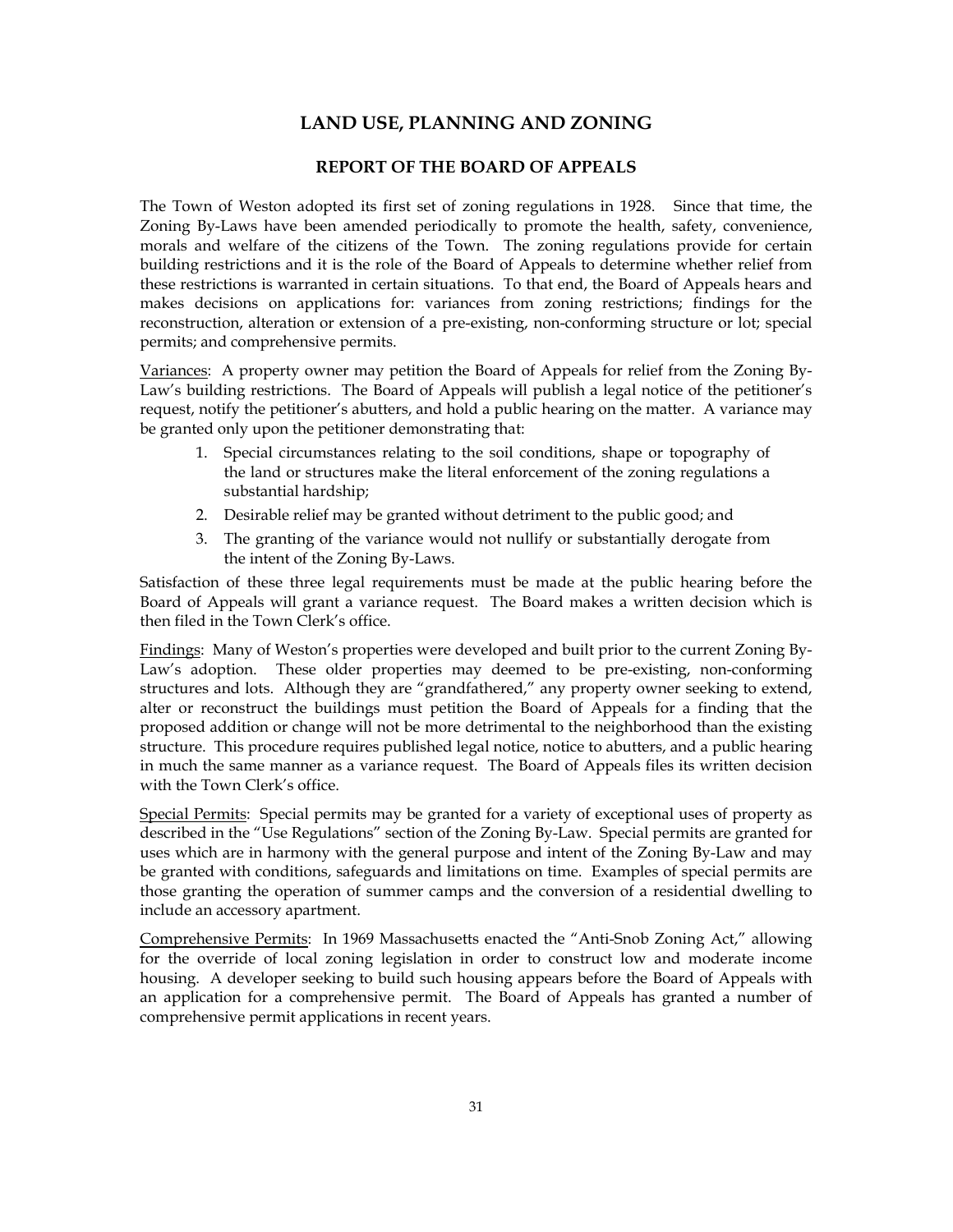The Board of Appeals typically meets twice a month, and in the past year heard approximately seventy cases. The Board's hearings are public and the Board makes every effort to consider the opinions of the petitioners, their neighbors, and other interested Town entities such as the Planning Board, the Board of Selectmen, the Historical Commission, the Conservation Commission and the Board of Health.

# **REPORT OF THE COMMUNITY PRESERVATION COMMITTEE**

The Community Preservation Committee (CPC) evaluates proposals submitted by Weston residents or other boards and committees for use of funds that the Town receives pursuant to Article 31 of the Town By-Laws and the state Community Preservation Act (CPA) which the Town accepted in 2001. The Act provides for a participating town to adopt a property tax surcharge up to 3% with the State matching the local receipts. The Town of Weston voted to surcharge up to the maximum of 3%.

In October the Town received its fourth disbursement from the State's matching Community Preservation Trust Fund. The State continued to match at the 100% level with the FY06 amount of \$1,189,090 based on total local receipts of \$1,182,904 recorded in FY05. The total revenue received through FY05 is \$7,541,834.00.

Pursuant to the CPA legislation, a community must spend, or set aside for future spending, a minimum of 10% of annual CPC receipts on: open space (excluding recreational purposes), historic preservation, and community housing, The remaining 70% of funds, the so-called "unreserved funds," may be allocated to any of one or a combination of the three main uses, including public recreational purposes, at the discretion of the CPC and subject to the approval of Town meeting. Up to 5% of the annual CPA funds may be spent on the operation and administration costs of the CPC.

At the Annual Town Meeting on May 11, 2005, the CPC presented its recommendations for FY06. Article 18 set aside at least a minimum of 10% of the annual CPC receipts in each of the three allowed categories and no more than 5% of the annual CPA funds for administrative expenses. Appropriations approved by Town Meeting were as follows:

# Article 18

- \$800,000 for the acquisition, creation and preservation of open space excluding land for recreational use:
- \$250,000 for the acquisition, preservation, rehabilitation and restoration of historic resources; \$450,000 for the creation, preservation and support of community housing;
- \$120,000 to meet the administrative expenses and all other necessary and proper expenses of the Community Preservation Committee for Fiscal Year 2006. Projected administrative expenses were for the following items:
	- \$50,000 engineering and related studies to evaluate possible purchase of the Case
	- Estates owned by Arnold Arboretum of Harvard University
	- \$40,000 feasibility study to investigate possible uses for the Josiah Smith Tavern
	- \$20,000 salary for a part-time administrator
	- \$10,000 miscellaneous expenses

Article 19 - acquisition of open space

\$322,500 for principal and interest payments related to the purchase of Sunday Woods approved for purchase under Article 6 of the May 2002 Annual Town Meeting; this payment was the third of five payments to be made. The Sunday Woods property, a 23 + acre woodland, is adjacent to the Jericho Town Forest and is part of a valuable wildlife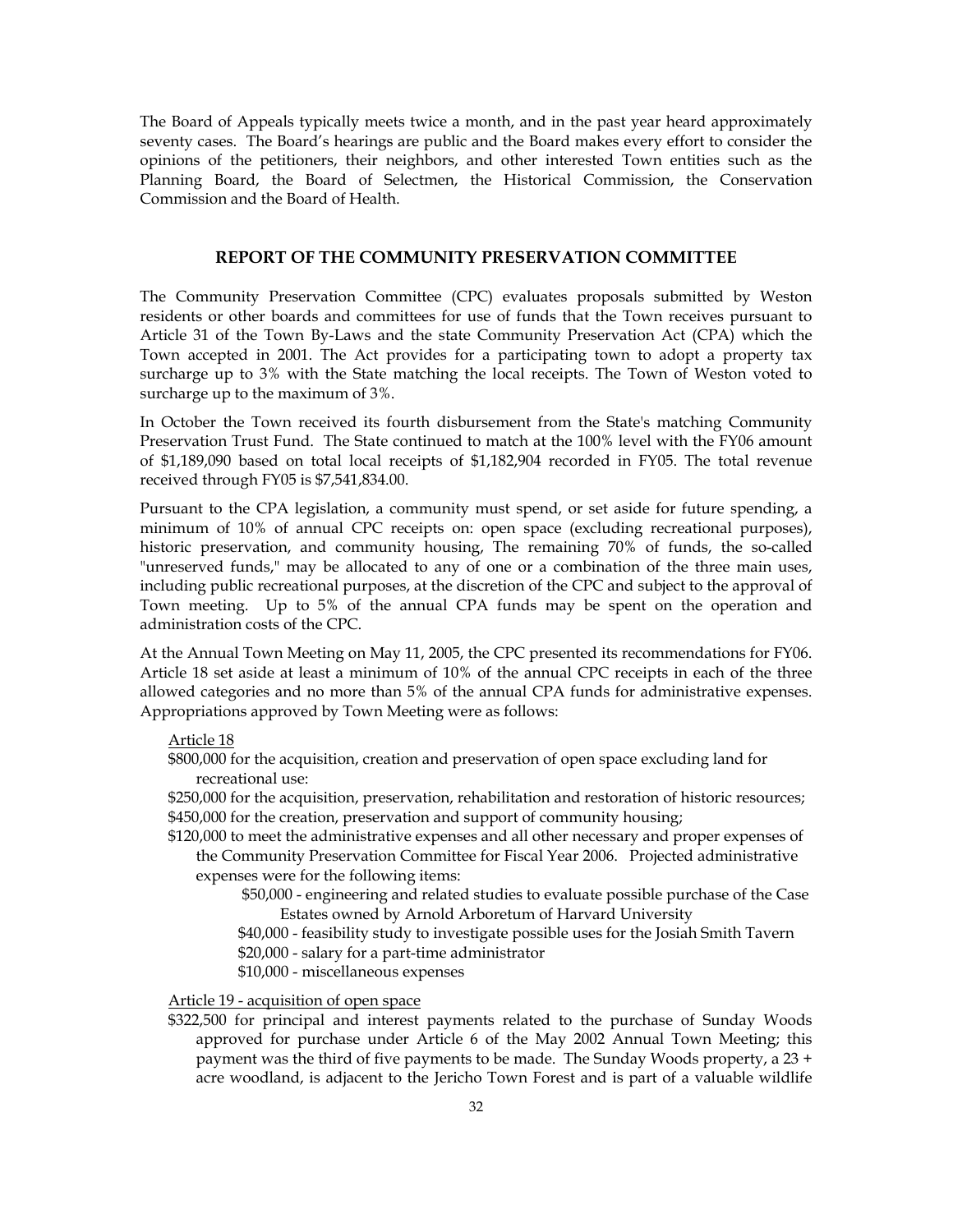habitat. The total purchase price of \$3.2 million was funded with \$800,000 in FY02 CPA funds , \$450,000 in remaining MWRA funds, \$500,000 in private funds raised by the Weston Forest and Trail Association, and 1.5 million in additional CPA funds bonded over five years.

#### Article 20 - creation of community housing

\$453,721 for debt service associated with the expansion of the Brook School Apartments to ensure that 13 of the 24 new units were classified as affordable units in perpetuity; this was the second payment of twelve to be made.

#### Article 21 - rehabilitation and restoration of historic resources

\$230,000 for the rehabilitation and restoration of the historic Fiske Law Office to make it viable for leasing as commercial office space. All work will be subject to a preservation restriction on the historic features of the structure.

#### Article 22 - preservation of open space

\$20,000 for the preservation of several fields under the jurisdiction of the Conservation Commission. This project was a continuation of the field preservation program initiated at the May 2004 Annual Town Meeting. The work involves cutting vegetation to restore the fields back to their original boundaries - either stone walls or mature trees marking an old fencerow or woodlot edge.

#### Article 23 - acquisition of open space

\$450,000 for the purchase of 4.5 acres of land at 0 Church Street along with two trail easements over adjoining parcels, The Town also secured a conservation restriction upon an adjacent 2.8 parcel sold to private parties. In addition, the owners separated out a oneacre lot that was given to the Weston Affordable Housing Foundation as a site for an affordable housing unit.

The CPC hired its first part-time administrator in May. Project related activities included the issuance in November of Requests for Qualification for the selection of an architect to design the renovation of the Fiske Law Office and the Melone Homestead; construction is expected to be completed in November, 2006. The Melone Homestead portion of this project involves the structural stabilization of the structure and a partial renovation of the interior layout for continued use as rental office space. All work to be done will be subject to a preservation restriction. The Board of Selectmen voted on December 20, 2005 to award the fields' preservation project to Land's Sake, Inc. The acquisition of 0 Church Street as described above was also executed in December 2005.

Several projects funded in prior Town meetings are in progress or nearing completion including the installation of a new boiler and the restoration of the exterior of the Josiah Smith Tavern. The Town opened proposals from designers for the exterior rehabilitation of the Tavern on December 2, 2005; construction is expected to be completed by August 2006. Restoration of the historic Crescent Street dam, funded up to a maximum of \$60,000 at the November 2002 Annual Town Meeting, was completed with the owners receiving reimbursement for a total of \$32,334.02.

The Board of Selectmen appointed the Case Estates Review Committee (CERC) on June 15, 2005; the committee has the authority to expend, in the course of fulfilling its charge, up to \$50,000 under the FY06 CPA administrative budget for engineering and related consultant studies. A fuller description of CERC's activities to date can be found under the Case Estates Review Committee report.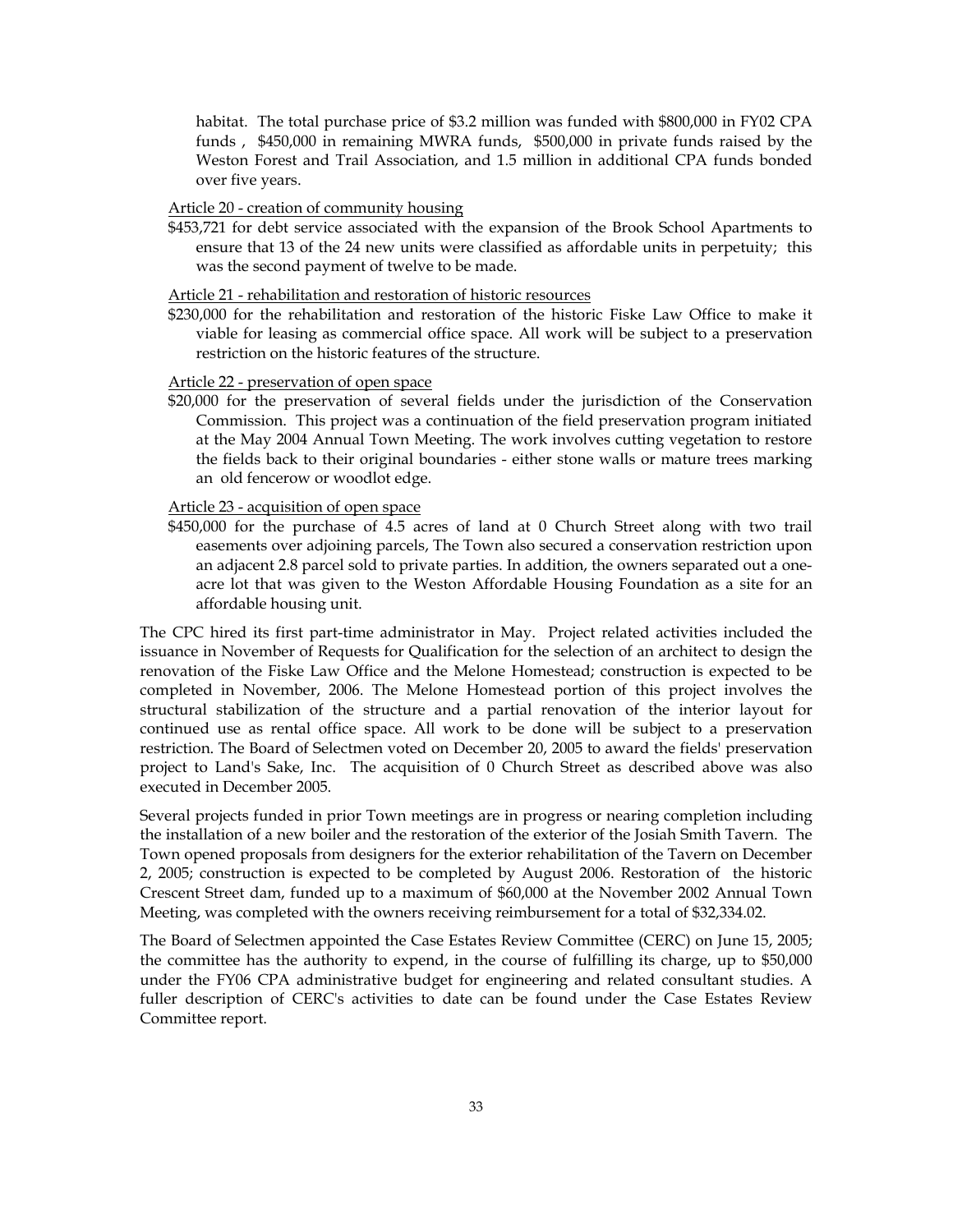| <b>COMMUNITY PRESERVATION ACT REVENUE AND APPROPRIATIONS FY02 - FY05</b> |             |             |             |             |
|--------------------------------------------------------------------------|-------------|-------------|-------------|-------------|
|                                                                          | <b>FY02</b> | <b>FY03</b> | <b>FY04</b> | <b>FY05</b> |
| <b>Community Preservation Act - Revenue</b>                              |             |             |             |             |
| Property Surcharge                                                       | 927,936     | 1,042,135   | 1,123,880   | 1,182,904   |
| State Match                                                              |             | 935,343     | 1,051,629   | 1,122,336   |
| Investment Income                                                        | 2,457       | 8,141       | 16,750      | 119,711     |
| Donations/Other                                                          | 1,384       | 2,821       | 2,145       | 2,262       |
| <b>Total Revenues</b>                                                    | 931,777     | 1,988,440   | 2,194,404   | 2,427,213   |
| <b>Use of Community Preservation Funds</b>                               |             |             |             |             |
| Open Space                                                               |             |             |             |             |
| Balance - beginning of fiscal year                                       |             | 93,212      | 239,101     | 141,431     |
| Appropriation not used                                                   |             |             | 18,330      |             |
| New allocation                                                           | 93,212      | 180,000     | 220,000     | 220,000     |
| Less: Appropriations for                                                 |             |             |             |             |
| Debt Service - Sunday Woods                                              |             | 34,111      | 336,000     | 329,250     |
| <b>Field Restoration</b>                                                 |             |             |             | 20,000      |
| Balance at end of fiscal year                                            | 93,212      | 239,101     | 141,431     | 12,181      |
| <b>Historic Preservation</b>                                             |             |             |             |             |
| Balance - beginning of fiscal year                                       |             | 93,212      | 58,212      | 53,212      |
| New allocation                                                           | 93,212      | 180,000     | 220,000     | 220,000     |
| Less: Appropriations for                                                 |             |             |             |             |
| 787 Boston Post Road - Historic Preservation                             |             | 155,000     |             |             |
| Mill Dam, 39 Crescent Street - Preservation Res.                         |             | 60,000      |             |             |
| 809-811 Boston Post Road - Preservation Res.                             |             |             | 225,000     |             |
| Melone Homestead - Historic Preservation                                 |             |             |             | 240,000     |
| Josiah Smith Tavern - Historic Preservation                              |             |             |             | 326,500     |
| Balance at end of fiscal year                                            | 93,212      | 58,212      | 53,212      | (293, 288)  |
| <b>Community Housing</b>                                                 |             |             |             |             |
| Balance - beginning of fiscal year                                       |             | 93,212      | 273,212     | 333,212     |
| New allocation                                                           | 93,212      | 180,000     | 220,000     | 220,000     |
| Less: Appropriations for                                                 |             |             |             |             |
| 809-811 Boston Post Road                                                 |             |             | 160,000     |             |
| <b>Brook School Apartments</b>                                           |             |             |             | 363,000     |
| Balance at end of fiscal year                                            | 93,212      | 273,212     | 333,212     | 190,212     |
| Administrative Funds                                                     |             |             |             |             |
| Allocated                                                                |             | 59,500      | 44,000      | 60,000      |
| Spent                                                                    |             | 8,134       | 20,870      | 39,342      |
| Returned to unallocated funds                                            |             | 51,366      | 23,130      | 20,658      |

# **COMMUNITY PRESERVATION ACT REVENUE AND APPROPRIATIONS FY02 - FY05**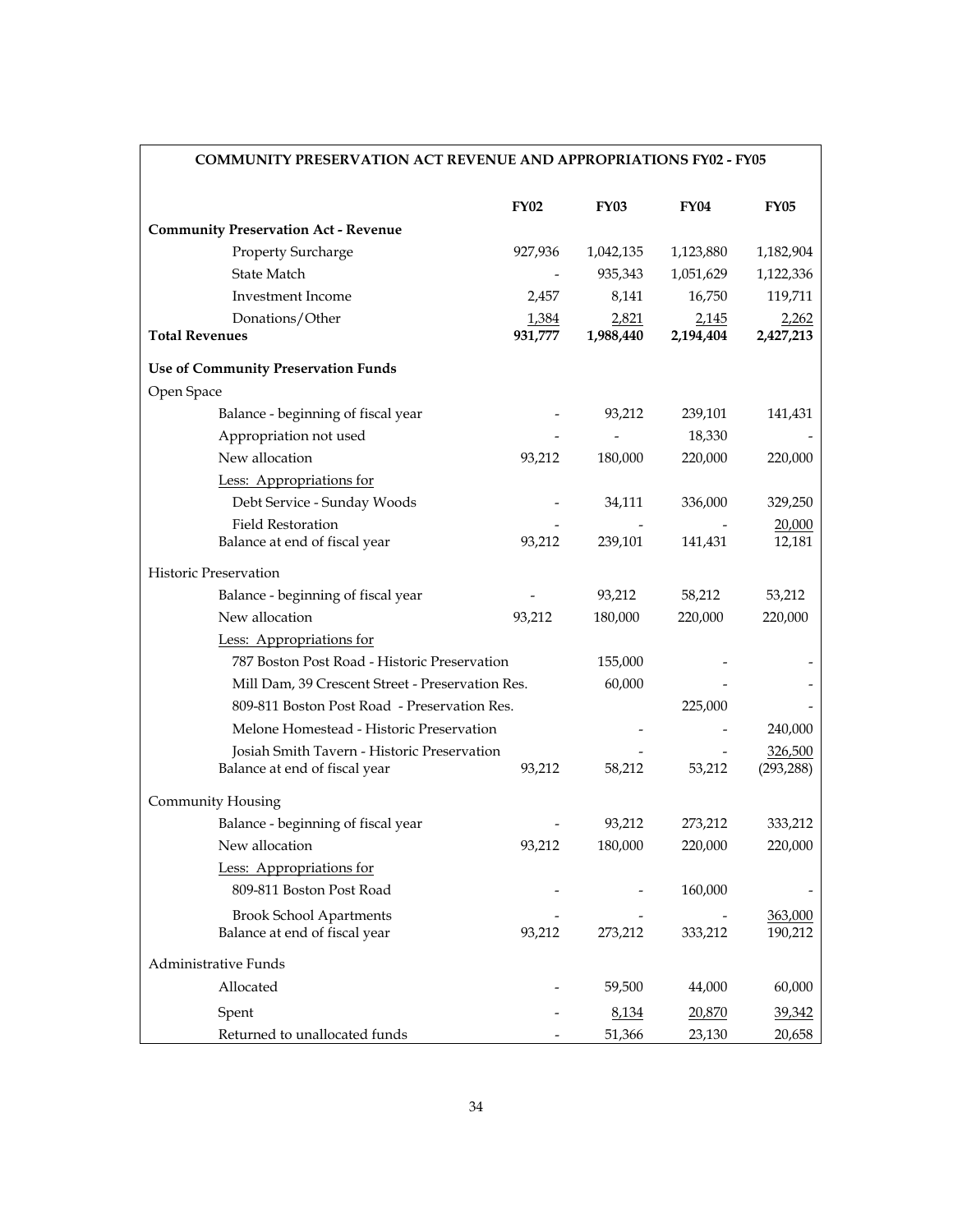#### **REPORT OF THE CASE ESTATES REVIEW COMMITTEE**

In January 2005 representatives of the Arboretum notified the Weston Board of Selectmen that they were prepared to discuss the possible sale of the Case Estates to the Town. The Selectmen appointed the Case Estates Review Committee (CERC) to study the possible acquisition, future use and funding sources for purchase of some or all of the property. The committee is listed in the front of the annual report.



The Case Estates is a 62+-acre property in the geographic center of Weston. Wellesley Street separates the property into a 40.8 parcel northwest of Wellesley Street and a 21.7 acre parcel between Wellesley and Ash Streets. Owned by the Case sisters through the early 1900's, the property was maintained as Hillcrest Farm, then Hillcrest Garden until they bequeathed it to Harvard University for the benefit of the Arnold Arboretum in 1944. Harvard managed it until the early 1990's as part of the university's Arnold Arboretum, but currently does not use the property for any purpose other than the storage of maintenance equipment. The Case Estates is a prominent historic landscape that contains horticultural plantings and other natural resources. It provides roadside viewscapes that are a reminder of Weston's rural history as an agricultural community with open fields and woods. The property includes two houses and a barn adjacent to Wellesley Street.

Many studies have been completed as part of the planning process for the property. The Arnold Arboretum has engaged consultants who completed soil suitability analyses and condition assessments of the existing buildings. Harvard has also obtained an appraisal of the property. The Town has engaged consultants for various studies, including a preliminary horticultural survey. Through the years there have been land planning efforts with community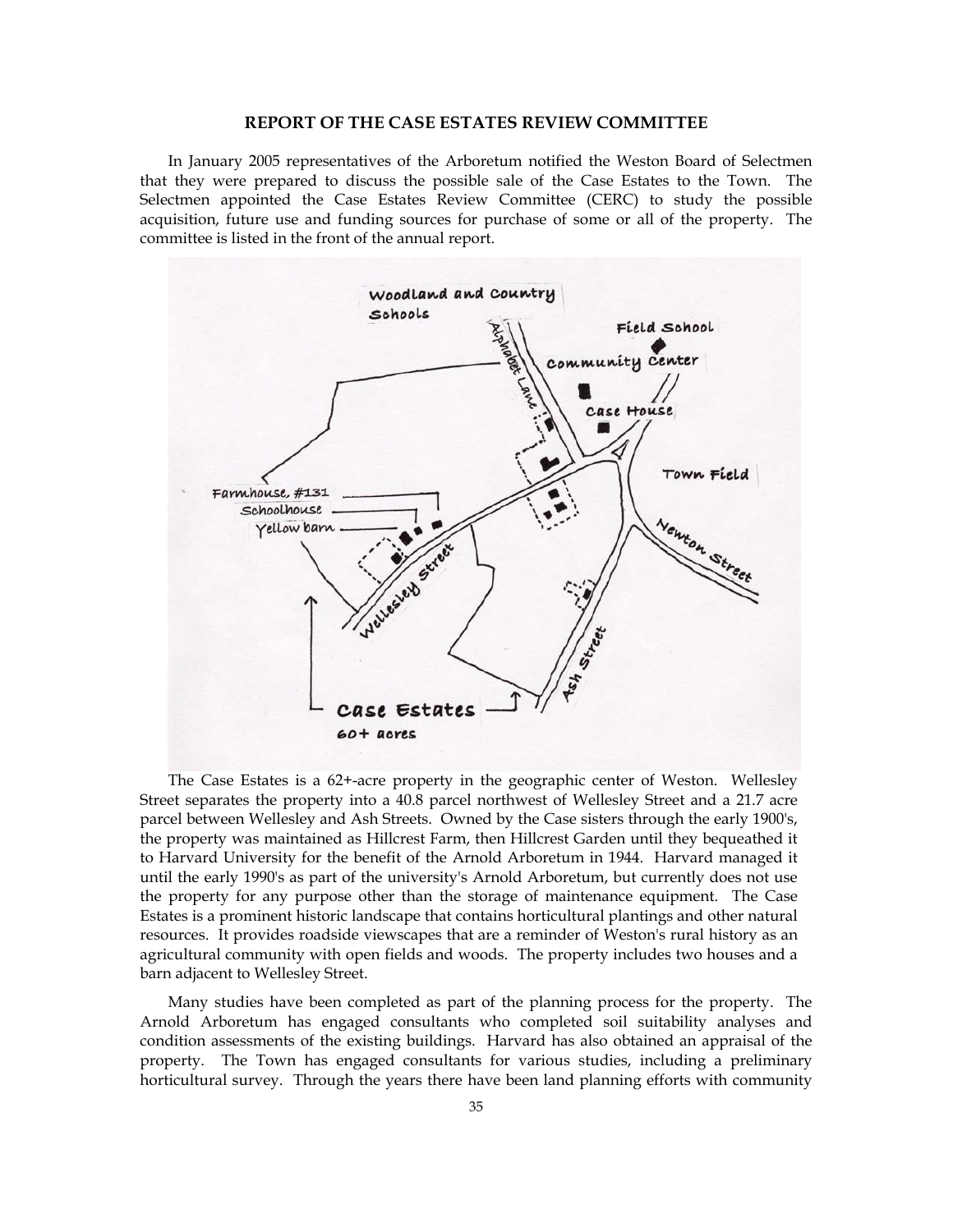input. In early 2006 the Case Estates Review Committee will take another look at these conceptual plans with land planning consultants.

The committee itself has been hard at work gathering data about projected municipal and community needs and how they might be met on this property. Interviews have been conducted with representatives from each of the town's departments, the neighbors in the Case Historic District and also with contacts from other towns that have faced land use decisions similar to this. Information appears on the town website www.weston.org. Besides background material and maps, the website includes agendas, meeting times and minutes. There are also hardcopy files in the CPC office, Town Hall and at the Town Library in notebooks at the reference desk.

The possibilities for the future of the Case Estates range from private development of as many as 29 single family house lots preservation of the entire site with variations in between. Each scenario has different benefits for the Town and different financial impacts. The Committee will be recommending priorities for the site and will be analyzing the viability of purchasing the property so that the Town can control the various ways the land and buildings might be utilized or developed. If it is purchased by the Town, many ideas have been discussed including reserving a portion of the land for future cemetery expansion, selling portions for residential development, using the houses for affordable housing, providing improved circulation and parking for the nearby "Case Campus" and preserving portions for open space and important roadside landscapes. The financial implications of each of these choices will be studied and the Committee will look at using various funding options including Community Preservation Funds, private fundraising, and proceeds from a limited development to fund the purchase of the parcel.



*Case Estates: Corner of Wellesley and Newton Streets*

The Case Estates is a special place in Town with a long tradition as a historic landscape. The value of this property for development is high and the resources of the town are limited. Decisions will be difficult. The Committee is charged with making recommendations to the Board of Selectmen and residents will be asked to vote on a proposal related to this property at a future Town Meeting.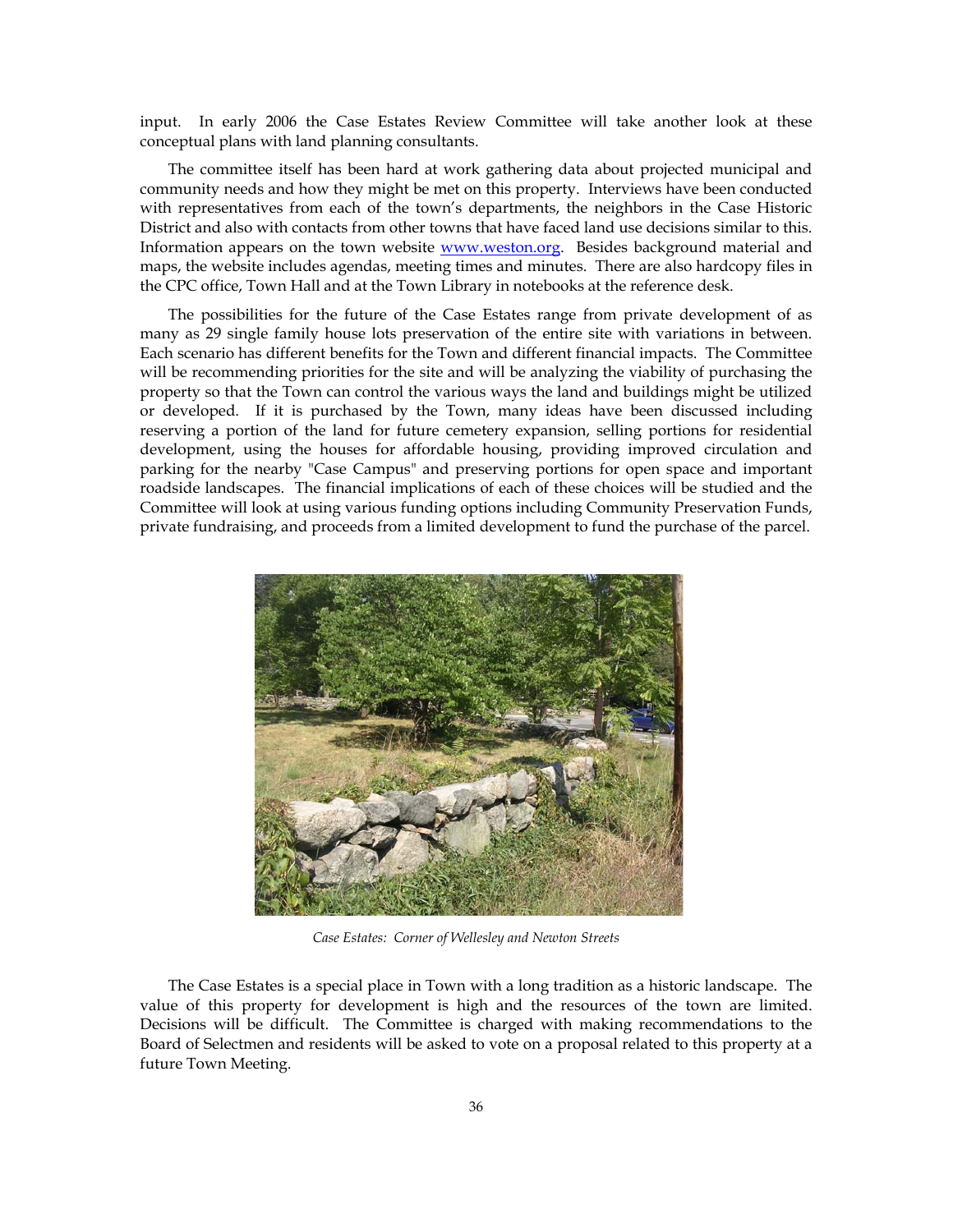### **REPORT OF THE CONSERVATION COMMISSION**

 The Conservation Commission is responsible for the protection and management of Weston's conservation land and the administration of the Massachusetts Wetlands Protection Act.

 The administration of the Wetlands Protection Act continues to take over one half the time of the Conservation Commission. A total of 75 hearings were conducted during the year. Persons contemplating any work in or within 100 feet of a wetland, or within 200 feet of a stream which flows continuously throughout the year, should seek information about the Wetlands Protection Act at the Commission's office in the Town Hall.

 During the past year, the Commission has remained committed to the responsible use and management of the Town Conservation land. Trails, fire roads, and hilltop outlooks have been maintained for public use and enjoyment with most of the funding provided by the Weston Forest and Trail Association. Fields throughout the Town have been mowed under contract by Land's Sake.

 The Commission enjoyed another year of stewardship of the Case Estate's Forty Acre Field, which was purchased by the town for municipal purposes from Harvard University's Arnold Arboretum. This area has been managed for the Commission by Land's Sake. Land's Sake is a nonprofit, community service organization dedicated to the productive use and maintenance of land in Weston as well as providing education and employment for young people in Weston. Vegetables, flowers, herbs and fruit were provided for sale at a farm stand or on a pick-your-own basis. Maintenance of this area continued with brush clearing, mowing, walking path upkeep, and tree work. Land's Sake also continues to maintain the apple orchard on Concord Road.

 The Greenpower Farm project continues to be a vital part of the Town's activities. This project is administered by the Conservation Commission and managed for the Commission by Land's Sake. Over 33,000 pounds of fresh produce was delivered at no cost to homeless shelters and food pantries. About 79 youngsters participated in this program. These young people received a practical introduction to organic farming and gardening. They were also involved in the distribution of produce to those who needed it. As in the past, land was also made available for community garden plots. Our popular maple syrup project was continued at the "sugar shack" at the Middle School. The Commission supported Land's Sake's involvement with environmental education projects which were conducted with the School Department.

 A forest management plan has been implemented which now provides fire wood and saw logs. By selective cutting and careful management, the Town's forests will ultimately be more productive and will provide improved wildlife habitat. Interpretive and signed trails have been completed on Conservation land off Crescent Street.

 Land's Sake has been granted a license by the Commission to occupy the Melone Homestead off Crescent Street. This property provides office space and living quarters for some of their staff. Land's Sake has built a greenhouse near the house. There are several fields and a developing sugar bush in the same area which will be used by Land's Sake in the future. This location makes an ideal home for Land's Sake and many of their activities.

 The Commission has initiated a survey of the bounds of the land under its jurisdiction. This project will clarify the limits of the private land which abuts the conservation land in town.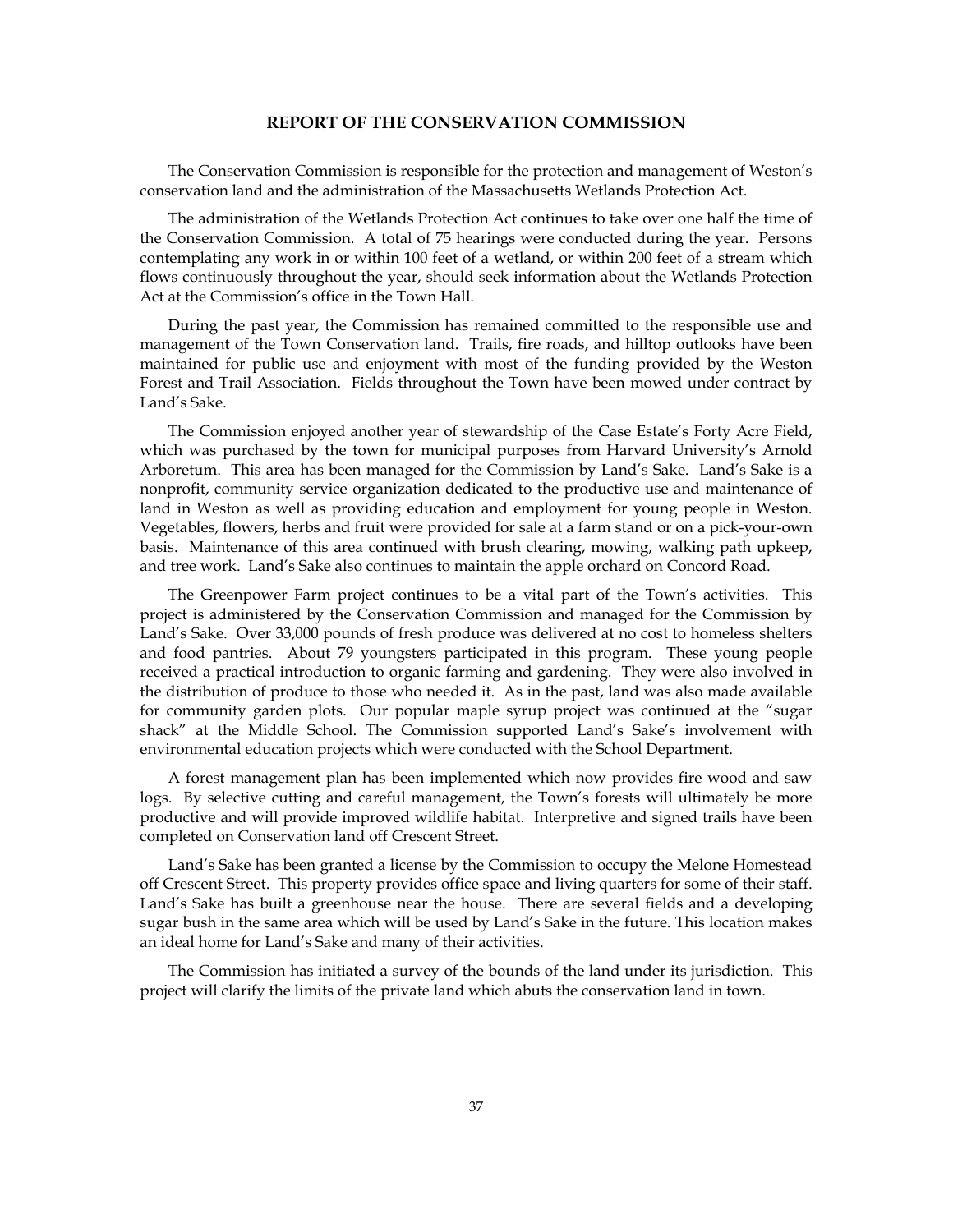### **REPORT OF THE CRESCENT STREET HISTORIC DISTRICT COMMISSION**

The Crescent Street Historic District is a Local Historic District established under MGL Chapter 40C and is the only such district in Weston. There are eight houses in the district. The Crescent Street Historic District Commission is charged with review of proposed exterior modifications of structures and other features located within the district, in accordance with Article XXIV of the Bylaw as enacted in 1993, provided that the changes are visible from Crescent Street. Of the five members serving on the Commission, three are district residents.

The Commission held two meetings last year, both associated with a petition to demolish entirely every structure at 16 Crescent Street, a property located within the District. At the first meeting, held on September 28, the Commission elected officers and, on advice of town counsel, invoked the State Ethics Commission's Rule of Necessity to allow the Commission to review the petition. Then, after deliberation and discussion, the Commission determined that it had jurisdiction over the application, which involved exterior features visible from Crescent Street. At the second meeting, held on October 17, the Commission denied the petition without prejudice because the applicant failed to appear and provide sufficient information supporting his petition.

### **REPORT OF THE HISTORICAL COMMISSION**

The Historical Commission is appointed by the Selectmen to preserve Weston's history and educate the public about its value. 2005 was an especially busy year for the Commission and its related committees and subcommittees.

#### Demolition Delay activity.

Weston's Demolition Delay By-law requires that the Historical Commission review any demolition application for a building built prior to 1945 to determine whether the proposed demolition would adversely affect a historically or architecturally significant structure. If the building is deemed significant and the proposed demolition detrimental, the Commission may impose a six-month delay on construction to try to find a way to save the structure while still fulfilling the applicant's needs. The table below summarizes the 2005 review activity:

| Applications received                        |  |
|----------------------------------------------|--|
| Approved without meeting with the Commission |  |
| Initial Determination reviews held           |  |
| Public hearings held                         |  |
| Six-month delays imposed                     |  |

The two most controversial demolition applications were submitted for the outbuildings and the house at 823 Boston Post Road the site of two sequential proposals for multi-unit housing under Massachusetts's 40B law. 40B overrides local zoning if 25% of the units are for affordable housing and other criteria are met. The Historical Commission and the Selectmen opposed both applications because of the prominent location, scenic qualities, and historical significance of the property, which is within the Boston Post Road National Register District. The demolition delay on the outbuildings has expired and that on the house expires in February 2006.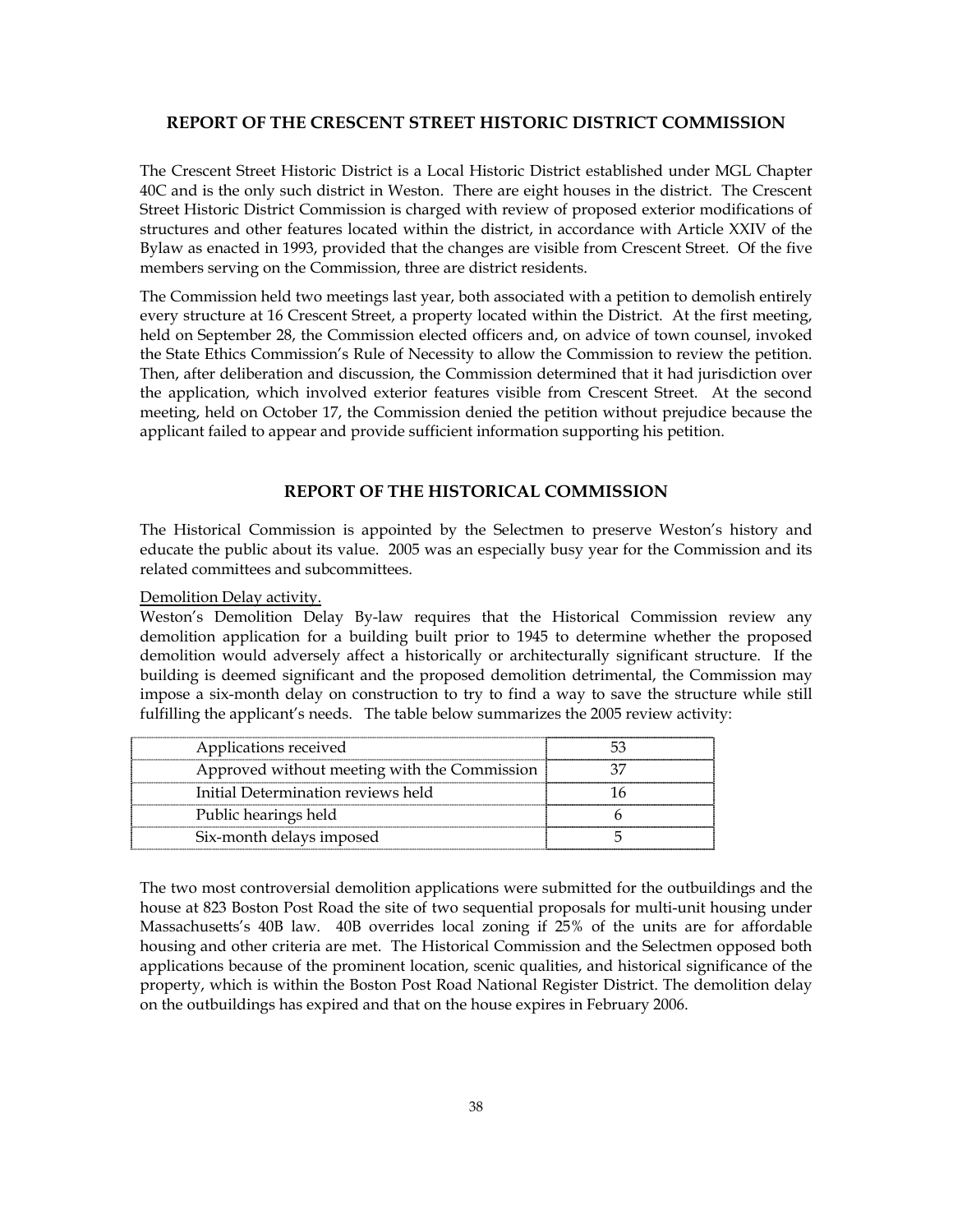

*Hayfields – 823 Boston Post Road* 

#### Historical Markers

The Commission authorized six historical markers for pre-1945 houses which retain their architectural and landscape integrity.

# Historic Areas

Area Forms officially documenting the architectural and cultural history of the Jones Road, Webster Hill, Warren Avenue and Chiltern Hundreds neighborhoods were prepared for the Commission by preservation consultant Pamela Fox and filed with Massa-

chusetts Historical Commission. Each has a cohesive character and history that is an important contribution to Weston's history. The Chiltern Hundreds area includes Columbine, Ferndale, Ridgeway, Pembroke, Locust, Old Colony, Dean, Chiltern and Ox Bow Roads.

Weston now has 15 historic neighborhood areas, six National Register Districts, and one Local Historic District, the later encompassing six properties on Crescent Street Local Historic District. Only the Local Historic District imposes restrictions on exterior changes. More information about each of these can be found at the Commission's web site at www.westhistcomm.org.

#### Josiah Smith Tavern Committee

The Committee developed a Vision Statement for the future use of the Tavern and the Old Library, which was subsequently endorsed by both the Historical Commission and the Board of Selectmen. A basic principle is that both buildings will be restored sympathetically while being renovated for new uses using CPA funds. The Vision Statement recommends that he Tavern is to be restored to its original use, with part of the building serving as a restaurant featuring locally-grown foods. The Historical Society Museum is also to be housed there. The Old Library is to house the Women's Community League on the main floor and archives for the Historical Commission and Historical Society in the basement. Land's Sake is to utilize the Tavern Barn for educational programs and it will also continue to be available for public rental. The intent is that the commercial activities will provide sufficient revenue so that there will be no incremental maintenance cost to the town. A more comprehensive summary of the Vision Statement is available at www.westhistcomm.org.

The Committee oversaw the installation of a new boiler for the Tavern to replace the one that had failed. With the assistance of the CPC assistant, Judith Sparrow, a Design Service firm has been hired to implement the exterior restoration work which Town Meeting authorized. Both are CPA-funded projects.

#### Other Community Preservation Act Projects

Post Road Green at 809-811 Boston Post Road is an example of successful integration of an historic house and barn into a 40B project while preserving the historic buildings and viewscape. The project opened during 2005 and provides two affordable housing units. Town meeting had authorized purchase of a preservation easement on the exterior of the house and barn with CPA funds, in addition to providing funds to help subsidize the affordable units.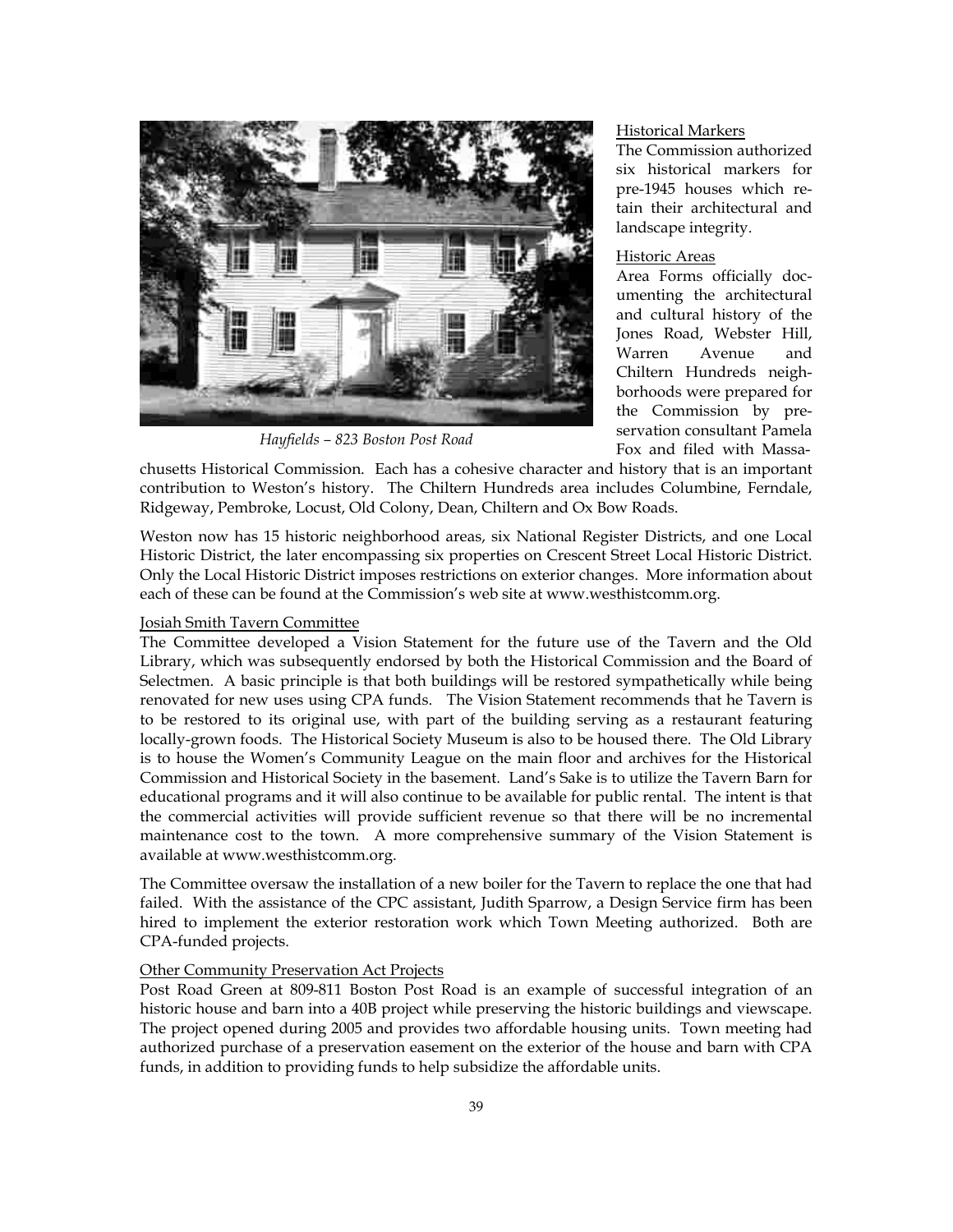Project specifications for the restoration of the Melone Homestead and the Fiske Law Office were developed and an RFP for Design Services for both buildings was sent out for responses early in 2006. The Design Service firm will finalize the construction drawings and bid specifications after analyzing issues such as appropriate handicap access for historic buildings and will conduct the bidding for the construction work.

#### Historical Archives Committee

The Historical Archives Committee, with funding from a the Massachusetts Historical Records Advisory Board (MHRAB) grant, hired consultant archivist Scott Andrew ("Drew") Bartley and intern Martin Hallek to survey Town archive collections currently housed in the Town Hall and Josiah Smith Tavern, and provide recommendations to the Town on the appropriate ways to catalogue, store, and maintain its collections as well as the best way to achieve public access. The initial survey was completed in 2005. A report summarizing the findings of the survey and recommendations for the Town historical archives will be provided in 2006.

#### Preservation Restriction Committee

Massachusetts Historical Commission approved the preservation restriction for the exterior of the house and barn at Post Road Green and it was registered. This restriction was purchased with \$225,000 of Community Preservation Act funds. Restrictions for the Melone Homestead and Fiske Law Office are being drafted, and Forest and Trail Association has agreed to administer them. The Landscape provisions of the restrictions at 157 Church Street and 171 Church Street were modified and approved by the Restriction Committee and the Historical Commission. The wording of the dam restriction at 37 Crescent Street was altered to ensure that the view from the abutting conservation land would remain open, a condition of the town meeting vote approving CPA funds for restoration of the dam.

#### Appreciation

The Historical Commission sincerely thanks

- Diane Hubbard for her 10 years of service as a loyal member. Her dedication, thoughtfulness and hard work are much appreciated.
- John Sallay for his hard work, creativity, and organizational accomplishments as Chair of the Josiah Smith Tavern Committee.
- Dennis Saylor for his thoughtful contributions and diligent legal research as a member of the Josiah Smith Tavern Committee.
- Pam Fox for continuing to share her knowledge of Weston's buildings and its history.

# **REPORT OF THE WESTON/MWRA WORKING GROUP**

#### **Norumbega Reservoir**

- o Replanting of grasses and shrubs at the Norumbega Reservoir, necessitated because of the late start and erosion from storm run-off, was completed in 2005.
- o A contract to remove the external fence around the reservoir property was let. It is combined with the contract for fencing the new John Carroll water treatment plant in Marlborough and security fencing around the reservoir. The work will start in Marlborough so work around Norumbega will be done in '06. Abutters to the Norumbega whose properties are currently fenced were given the option of having the fence at their property removed or letting it remain. Those choosing the latter assume responsibility for the fence. The black chain link fence around the reservoir proper will remain for safety and water supply protection (the reservoir remains as part of the MWRA's emergency water supply).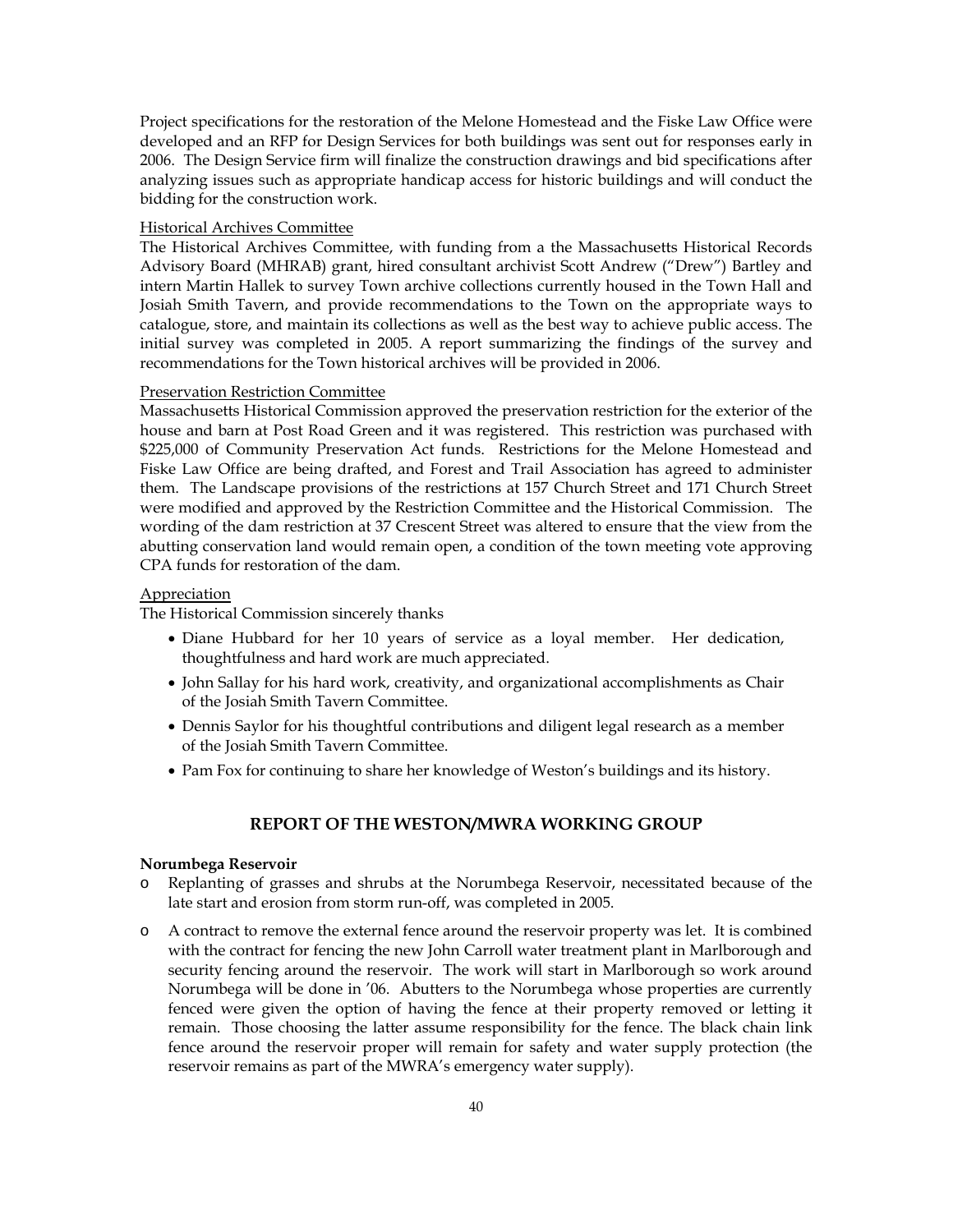o Walking trails around the reservoir and Schenk's Pond have been laid out with the assistance of George Bates. The trails are now open to the public; however the issue of automobile parking remains unsolved. At this time auto access to the site is not permitted because the MWRA plans to use the site to start rehabilitation and repair of the Hultman Aqueduct. This project will not commence for over a year, and the Working Group would like there to be auto access to the site until the project starts. However we have not been successful to date in getting the MWRA to agree to this plan. Access then remains by foot, with the entrance at Wellesley Street under the Turnpike being the most convenient.



*Norumbega Reservoir – with covered water storage tank in background*

On Advice from the Access subcommittee, , and the Water Supply Citizen's Advisory Committee, the Working Group has agreed that public access rules should prohibit motorized vehicles, bicycles or horseback riding on the trails. Unlike Weston Reservoir, no dogs will be allowed.

## **Weston Reservoir**

- o The Selectmen signed a 5 year MOA with the MWRA for the management of the Weston Reservoir. This was an extension of the 1 year trial contract which has proved to be a mutually agreeable program. The MWRA will continue to manage and maintain the reservoir and land inside the fence. The Town and a volunteer group known as the "Friends of the Weston Reservoir" agreed to undertake management of the land outside of the fence, including trail maintenance and the successful "MuttMitt" program.
- o The rehabilitation of the Ash Street bridge over the open channel connecting the Weston Aqueduct to the Reservoir was completed. In addition a walkway was added to the reservoir side, making crossing of Ash Street safer for those who park and use the reservoir trails.

The attempt at replicating a vernal pool, which is currently behind the fence north of the Weston Reservoir, has been declared a success. As a consequence, the fence around this experiment has been removed.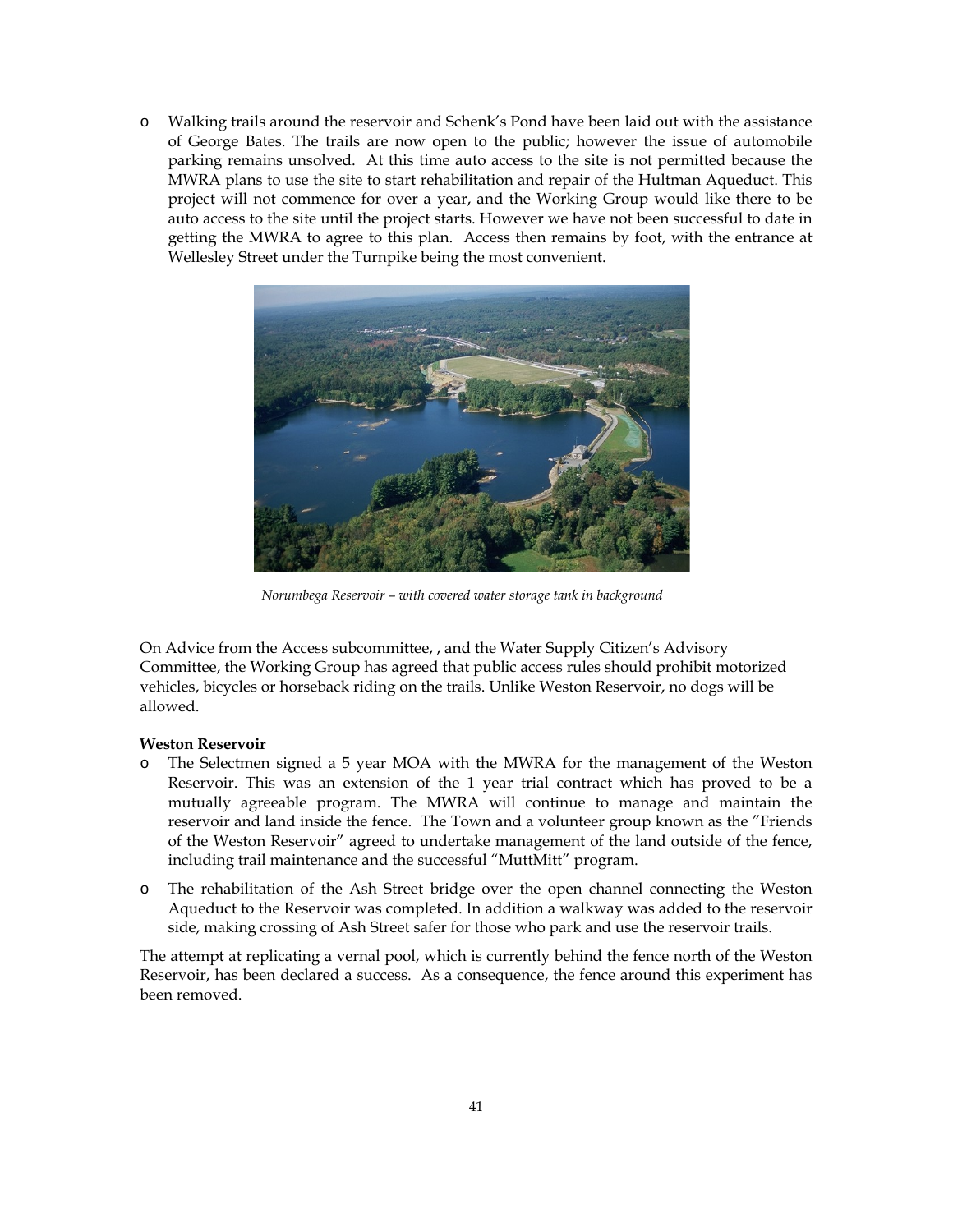### **REPORT OF THE PLANNING BOARD**

The Planning Board is responsible for the review of land division, either though the construction of a subdivision road or through submission of an Approval Not Required Plan ("ANR") under the Subdivision Control Law, if sufficient frontage exists. In addition, the Board reviews and approves proposals for new residential development constructed on a Scenic Roads; for new houses that exceed a certain square footage; for commercial projects; for tree and stone wall removals provided that they occur within the Town's right of way on a designated Scenic Road; and for long range planning activities including proposed amendments to the zoning by-law and other land use regulations. In 2005, the Board held 42 formal meetings, numerous public hearings and 25 site walks.

In 2005 the Board:

- 1) reviewed and approved ten (10) Site Plan Approval Applications for new residential construction under the Residential Gross Floor Area ("RGFA") provision to the Zoning By-Law. Of these 10 "RGFA" Applications, 5 were for new construction along the Town's designated Scenic Roads;
- 2) reviewed and approved twelve (12) amendments to previously issued Approvals for new construction along Scenic Roads and/or proposed under the "RGFA" provision to the Zoning By-law;
- 3) endorsed three (3) Approval Not Required Plans under the Subdivision Control Law ("ANR");
- 4) reviewed one day care proposal and gave Site Plan Approval for one commercial use;
- 5) reviewed four (4) projects and gave Site Plan approval to three (3) projects under the Town's General By-Law, the Scenic Road By-law ;
- 6) reviewed and approved one (1) Flexible Development Subdivision Plan;
- 7) reviewed and approved one conventional preliminary subdivision plan;
- 8) reviewed one proposal for a telecommunications facility within a cupola of an existing historic barn and approved the assignment of a Special Permit for construction of a "stealth" flagpole from one carrier to another in the Personal Wireless Service Overlay District for improved telecommunications in the Town;
- 9) reviewed and gave recommendation to the Zoning Board of Appeals on a Comprehensive Permit Project under Chapter 40B MGL;
- 10) Developed and Town Meeting adopted a new provision to the zoning by-law permitting construction of housing for over 55 year olds in all Residence Districts. The By-law requires Town Meeting approval of a "Concept Plan" and issuance of a Special Permit by the Planning Board;
- 11) Updated fee schedule for review fees for consultants

# Approval Not Required Plans

Submittal of an Approval Not Required Plan to the Planning Board for its endorsement is a means by which a landowner can subdivide his property, provided there is sufficient frontage, as determined by the Zoning By-law. The Planning Board endorsed 3 (three) "ANR" Plans under the Subdivision Control Law, for the following reconfigured lots:

• Creation of several non -buildable lots from the parcel at No. 335 Boston Post Road, owned by Clover Nichols, including parcel "A"-20, 750 SF; Parcel "B"-18,553 SF; Parcel "C"-13, 172 SF; Parcel "D"-153, 326 SF (to be purchased by the Town of Weston for connection to existing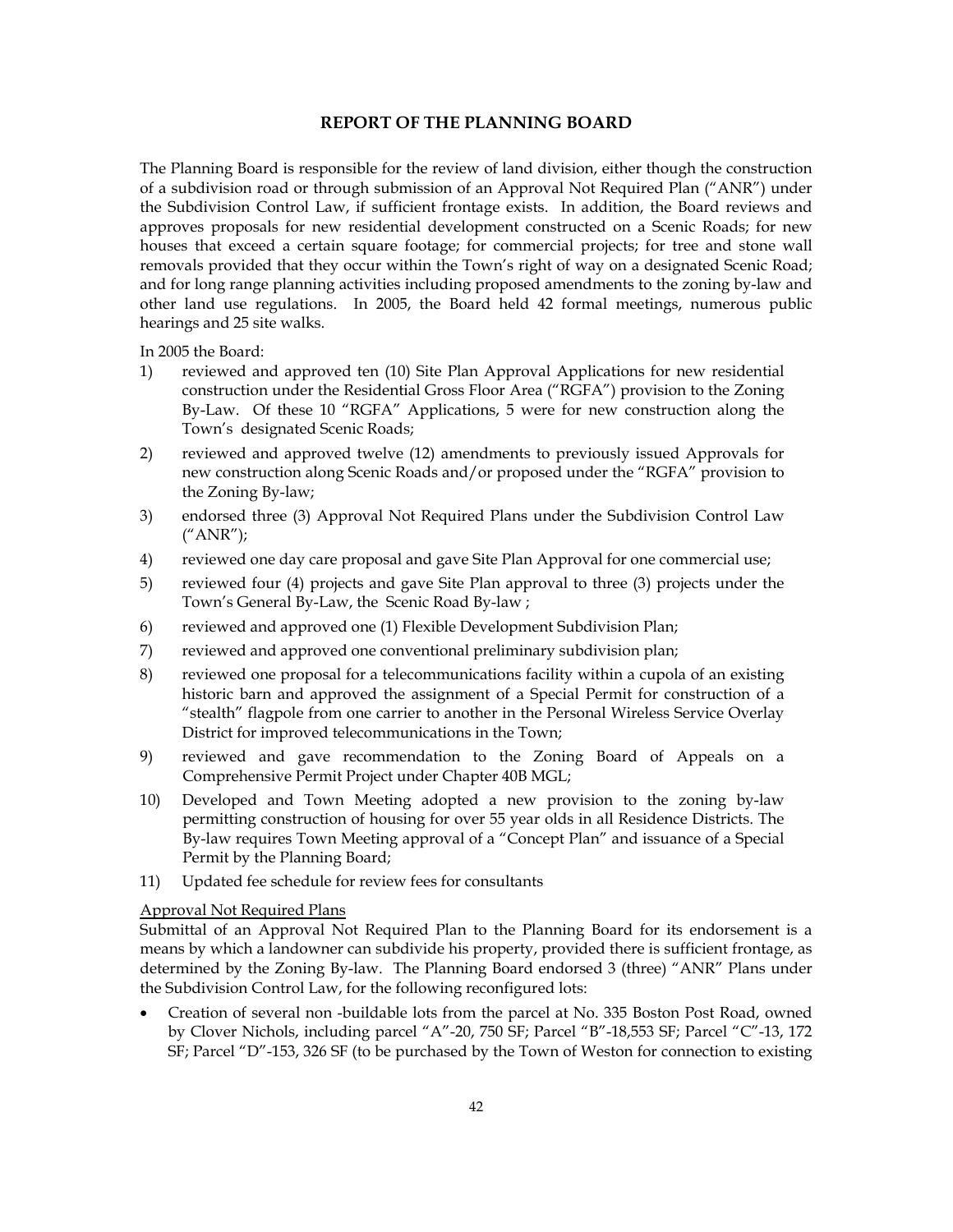Town Owned open space); one lot on Church Street as a potential site for an affordable housing unit.

- A reconfiguration of two building lots on Pine Street and 4 Deerpath Lane, owned by Reevers, into one building lot;
- Creation of Parcel "B" a 3.11 non -buildable lot, due to lack of frontage, from Lot "A", a 15.53 acre parcel, owned by Dickson, on Love Lane.

Site Plan Approval for Residential Construction

Ten projects that exceeded the Residential Gross Floor Area Ratio (RGFA) for a house greater than 10% of its lot size or a house that was greater than 6,000 SF were reviewed and approved by the Board. Five of these houses are located on a designated Scenic Road.

*Teardowns:* Ten of these applications and approvals were given to projects that included a teardown of the original smaller home. The teardowns include:

| 180 Ash Street     | 88 Merriam Street   |
|--------------------|---------------------|
| 56 Chestnut Street | 193 Merriam Street  |
| 400 Concord Road   | 48 Shady Hill Road  |
| 15 Dogwood Road    | 81 Sherburne Circle |
| 16 Driftwood Lane  | 111 Walker Street   |

The Board is in the process of reviewing two proposed new homes for 55 Hidden Road and 75 Cartpath Road, which will involve tear downs of the existing homes.

*Vacant Parcels:* As part of the Subdivision Approval for the Coburn's Barn Flexible development, one proposed new home at 14 Hitching Post Lane was granted site plan approval.

Conditions placed on all these projects include elimination of unnecessary exterior lighting, reducing the elevation of the house, maintenance of existing vegetation and addition of new vegetative buffers, reduction in the amount of impervious surface and management of stormwater.

The Board granted amendments to 12 of the following properties that were previously issued Special Permits or Site Plan Approvals: 448 Concord Road; 465 Glen Road; 85 Pine Street; 2 Ripley Lane; 55 Hallet Hill Road; 148 Highland Street; 541 North Avenue; 162 Highland Street; 118 Scotch Pine Road; 299 Meadowbrook Road; 29 Webster Road; and 100 Highland Street.

#### Town of Weston's General By-Laws, Article XXVI

Removal of stone walls and/or significant trees located in the public right of way of designated Scenic Roads requires prior approval from the Planning Board. The Board approved removal and reconstruction of stone walls at 409 Conant Road and 448 Highland Street. The Cambridge School of Weston presented their plans to the Board for construction of a barn-like maintenance building and removal and reconstruction of a portion of a stone wall on Lexington Street in order to reconfigure a driveway to the School. The work proposed was outside the Town's right of way. The Tree Warden presented a list of trees for removal that were either dead or in significant decline. The Planning Board approved the list submitted by the Tree Warden, after a public hearing.

#### Subdivision Approval

The Board approved one subdivision under the Flexible Development provision to the Zoning By-Law, approved a conventional preliminary subdivision plan and is in the process of reviewing a conventional definitive subdivision plan under the Subdivision Control Law and endorsed a previously approved subdivision.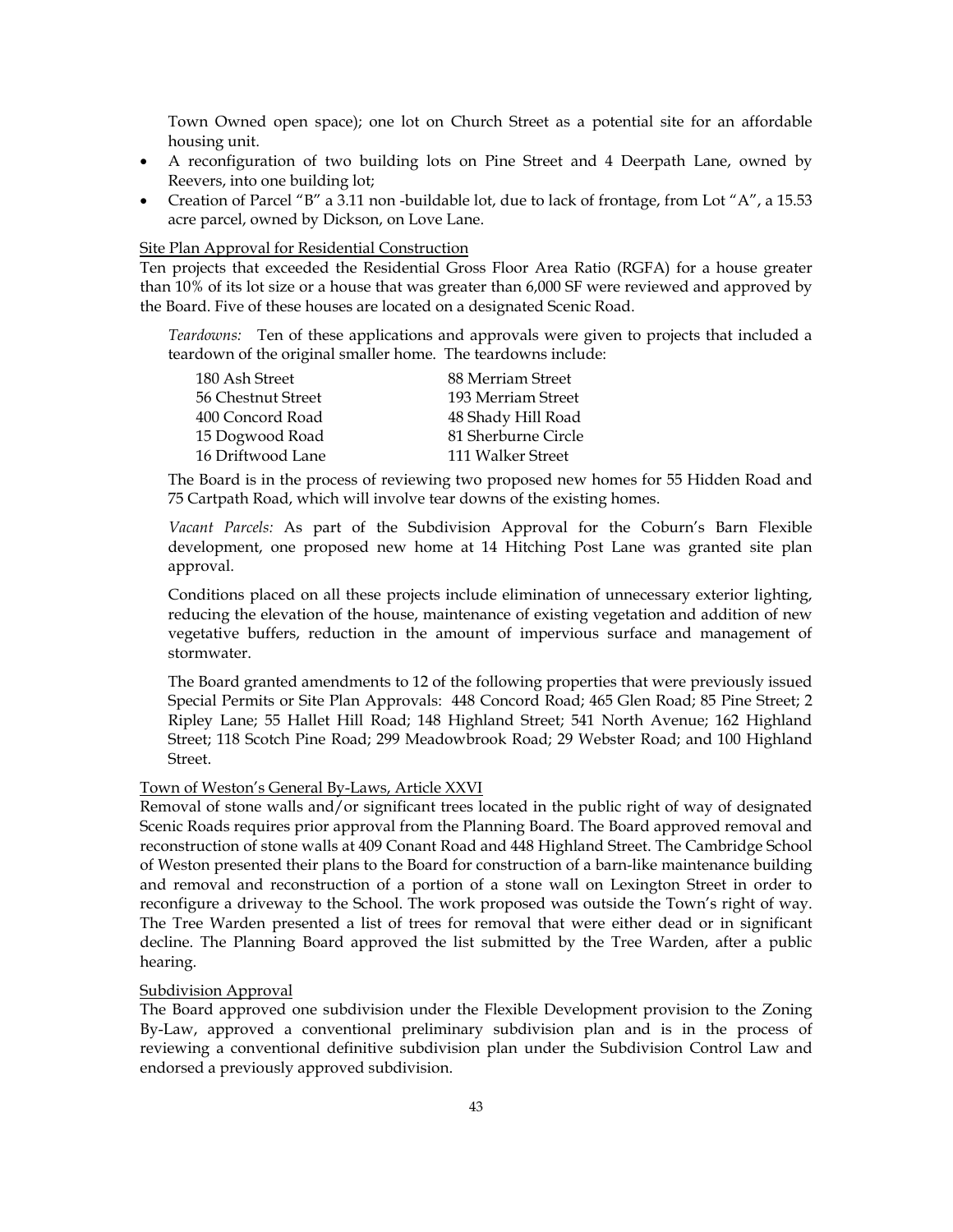The 3.47 acre Burr Property at the corner of Ash Street and Trailside Road was divided into two buildable lots under a Flexible Development Plan. The Trailside Road lot contains the existing house while the other lot contains no dwelling.

Regis College submitted a 3-lot residential preliminary subdivision plan for its 60 acre parcel located on the east side of Wellesley Street. The parcel is located across the street from the main campus of Regis College. The project proposes construction of a 700 foot double barreled road onto Wellesley Street. A definitive Subdivision Plan was filed within 7 months of the Preliminary Subdivision Plan. The Board is in the process of reviewing the Definitive Plan.

The Planning Board endorsed the previously approved 2-lot Flexible Development Plan for the Teller property at 727 Boston Post Road. Endorsement is the final step for approval of a subdivision plan and allows a plan to be filed at the Registry of Deeds, giving it legal status.

#### Highland Meadows Project

A majority of the Planning Board's time in 2006 was focused on creation of a new zoning use and plan for the 44 acre residential parcel owned by Highland Real Estate Development LLC, located between Highland Street and the Boston Post Road.

A new zoning use was adopted by Annual Town Meeting for all residential districts in Town. An Active Adult Residential Development ("AARD") is an alternative type of residential development, restricted to persons 55 years of age and older, with a minimum of 10% of the units declared affordable, as defined by the State. The purpose of the AARD is to provide alternative housing for a maturing population which reduces a residents' burden of property maintenance, encourages flexibility in site planning and protects natural features and scenic views and encourages the development of low and moderate income housing. The "AARD" provision to the by-law stipulates specific brite line standards for a development, specifically that the "AARD" parcel contains a minimum of 40 acres, excluding wetlands and floodplains; that the AARD provides at least 45% undisturbed, restored open space, and that the Total Residential Floor Area of buildings cannot exceed 11% (with the exception that bonus floor area up to 5% can be granted with the provision of public benefits); and that the maximum number of dwelling units per acre cannot exceed 1.5, excluding the affordable units.

Creation of an AARD on a specific parcel requires Site Plan Approval and Special Permit from the Planning Board, after adoption of a Concept Plan by Town Meeting vote.

Central to the AARD provision to the by-law is the requirement that Town Meeting adopt by two-thirds vote a Concept Plan so that Town residents can compare the impacts from a proposed AARD to the impacts from a by-right use and determine whether this is a suitable use of the land.

Highland Real Estate Development LLC hired Sasaki Associates to work with the Planning Board on a Concept Plan for the 44 acre Highland Street parcel that includes a no disturb zone around the perimeter of the parcel; 69 units of mostly detached housing with 7 units designated as affordable; construction or payment for one additional unit of affordable housing off-site; creation of walking trails established by permanent easement and deeded to the Weston Forest and Trail Association, Inc, provision of substantial planting of trees and other vegetation in the perimeter buffer and within the site; limit on the amount of exterior lighting; provision of a clubhouse for members and adjacent tennis courts; waste disposal by an on site package treatment plant; historic renovation of the historic home on Boston Post Road; construction of a sidewalk along Highland Street, running along the property's frontage and reconstruction of the stone wall in the same area.

Subsequent to passage of the AARD provision to the Zoning By-law, Town Meeting adopted the Concept Plan.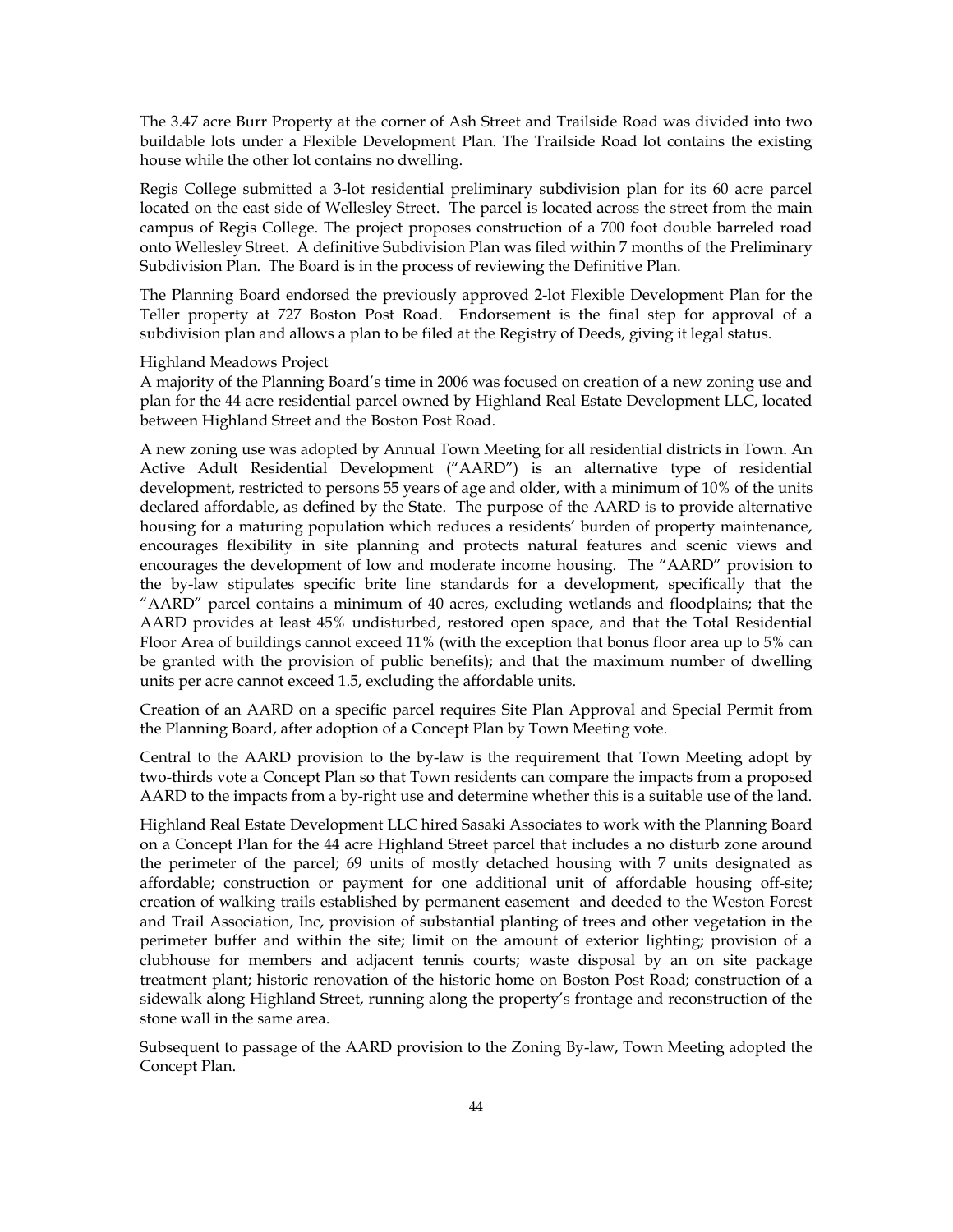### Non Residential

The Planning Board granted site plan approval to Masterworx, for construction of a hair and nail salon on Colpitts Road.

The Board worked with Boston Properties on lighting and landscaping at the newly renovated historic Brotchie house, at the former Massachusetts Broken Stone site.

#### Telecommunications

The Board modified a Special Permit originally granted in 2003 to Sprint Spectrum L.P. to co locate its antenna on a "stealth" monopole within a flagpole, with AT&T Wireless PCS LLC as constructer of the pole. The flagpole was intended for the Police Station parcel on Boston Post Road. AT&T Wireless was acquired by Cingular before the pole was constructed and New Cingular Wireless PCS LLC has assigned to Sprint Spectrum L.P. all of the rights, title and interest in the proposed facility. The Planning Board issued a Special Permit to Sprint Spectrum L.P. for construction of the pole.

#### **Other**

.

Planning Board staff and consultants continued their practice of meeting with developers and prospective applicants on Thursday afternoon to explain the Site Plan Approval process for new construction under the Residential Gross Floor Area and Scenic Road By-Law.

After a presentation by the developers of a proposed 40B Project at No. 823 Boston Post Road, the historic "Hayfields" parcel, the Planning Board expressed its concern to the Board of Selectmen and Housing Needs Committee over the location of this development, within several hundred feet of an existing 40B development previously approved under the LIP process and endorsed by the Planning Board, and the demolition of historic outbuildings, as shown in the Plan for the development of Hayfields. The parcel is located along a National Register Historic District and the outbuildings are listed on the National Register of Historic Places and on the State Register. The 18th century house and the outbuildings represent one of the last remaining examples of a historic farm complex in Town.

The Planning Board met with the Board of Selectmen and Sam Park, Sam Park and Company LLC, the proposed developer of approximately 530,000 SF of office space on a parcel of land on Green Street in Waltham that abuts the Route 128/Route 20 interchange. The developer has proposed, with preliminary approval from the Massachusetts Highway Department, substantial traffic changes to the interchange including creation of a slip ramp from Green Street onto the interchange, which will proved a connector road between Route 117 and Route 20, and installation of at least two traffic signals around the interchange. This will have a significant impact on traffic accessing the Town of Weston.

In coordination with the Zoning Board of Appeals ("ZBA"), a subcommittee was formed with two Planning Board members and one ZBA member to review the issue of retaining walls that are located within the zoning set back.

After public notice and a public hearing, the Board adopted a revision to its Project Review Fees, last revised in the mid 1990's.

Finally, the Board has met with numerous homeowners and developers over the year to discuss disposition and development of their land.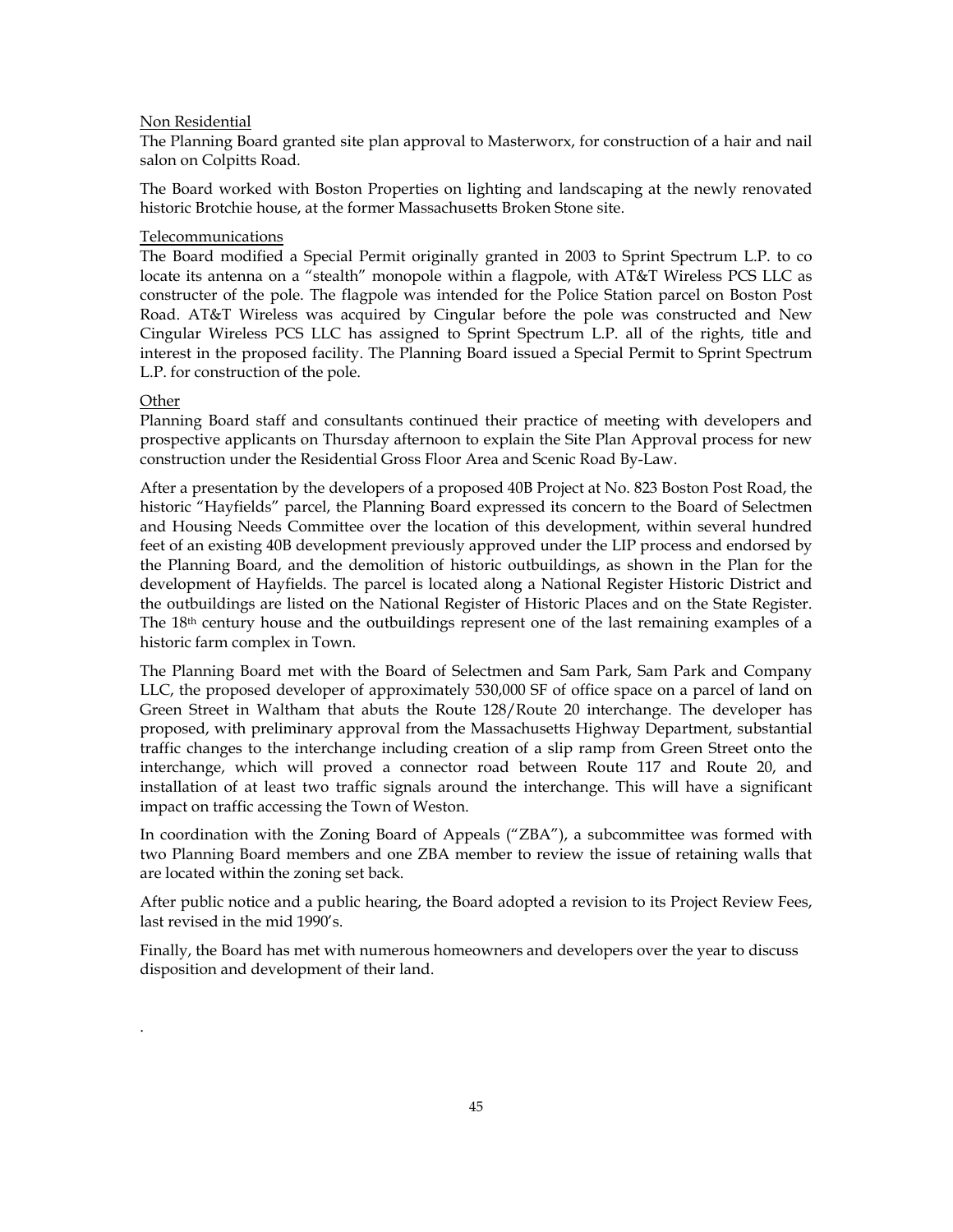# **REGIONAL PLANNING AGENCIES**

# **METROPOLITAN AREA PLANNING COUNCIL**

The Metropolitan Area Planning Council is the regional planning and economic development district representing 101 cities and towns in metropolitan Boston. In addition, the Council shares oversight responsibility for the region's federally funded transportation program as one of 14 members of the Boston Metropolitan Planning Organization. The Council's legislative mandate is to provide technical and professional resources to improve the physical, social and economic condition of its district, and to develop sound responses to issues of regional significance. The Council is governed by 101 municipal government representatives, 21 gubernatorial appointees, and 10 state and 3 city of Boston officials. An Executive Committee oversees agency operations and appoints an executive director. The agency employs approximately 30 professional and administrative staff. The Council is funded by contracts with government agencies and private entities, foundation grants, and a per-capita assessment charged to municipalities within the district.

In the past year, the Council has focused on initiatives that respond to regional challenges, some of which include:

- **MetroFuture:** Comprehensive regional plan which compares Bostonians vision of the future of the region with what is likely to occur if our current trends continue. Findings include:
	- o By 2030, the region's population will increase by 10% while the number of households is projected to increase by 19%.
	- o Fifteen percent of land that was open in 2000 will be developed by 2030.
	- o While the under-55 population decreases and the number of older people increases, there will be demands for different housing and increased demand for health care, resulting in a near tripling of health care costs by 2030.
	- o Communities whose water systems are not part of the MWRA will face serious water constraints by 2030.
- **Municipal Planning:** MAPC continues to assist municipalities in implementing Smart Growth Principles through local zoning changes and provides information regarding Smart Growth Overlay Districts enabled under Chapter 40R.
- **Metro Mayors Coalition:** MAPC works with mayors and city managers of 10 municipalities on issues such as purchasing, employee health insurance, regional public safety and municipal public finance; Staffed the statewide Municipal Finance Task Force which reinvigorates the partnership between local and state government; Formulated grant program to fund approach to youth violence, drug use, and gang activities in the region.
- **Metro Data Center,** an official US Census affiliate, helps to distribute demographic data throughout the communities and subregions of the greater Boston area.
- **Transportation Planning:** MAPC worked to develop the 25-year Regional Transportation Plan as well as the annual Transportation Improvement Program, including transportation spending priorities for the region. Population and employment projections to 2030 to be used for modeling the new Regional Transportation Plan and MetroFuture were developed.
- **Legislative Advocacy:** The Legislative Committee has worked to promote legislation of regional interest and/or guided by smart growth principles; priorities include: reform of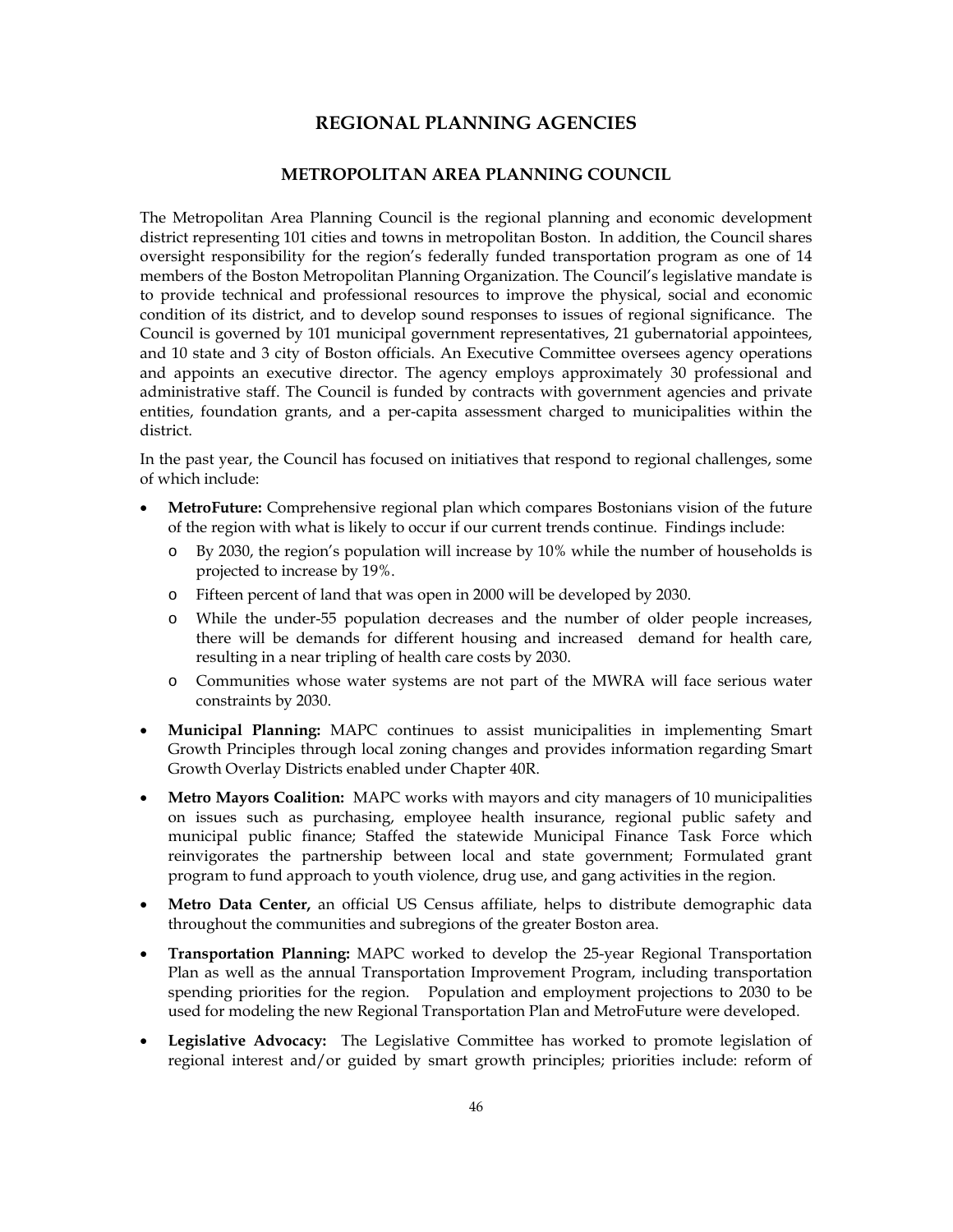state's surplus land disposition policy, recapitalization of the brownfields redevelopment fund, reform of the state's antiquated zoning laws, and repeat offender legislation.

- **Metropolitan Highway System Advisory Board:** MAPC advises the Massachusetts Turnpike Authority on issues relative to land use, air rights, zoning, and environmental impacts associated with development of land owned by authority.
- **Regional Services Consortiums:** Collectively procured more than \$3,000,000 in office supplies for 32 municipalities and \$16,000,000 in services for highway maintenance services. MAPC also facilitates collegial forums among members' chief administrative officers that focus on collective problem solving and resource sharing; and, with the Greater Boston Police Council, local governments in procuring police, public works and general use vehicles, along with various public safety supplies.
- **Public Safety and Homeland Security:** MAPC provides planning and fiduciary services to the Northeast Homeland Security Regional Advisory Council, the Northeastern Law Enforcement Council and the Metropolitan Law Enforcement Council; including procurement, research, and planning enhancements of public safety services to ensure preparation of terrorist attacks or natural disasters.
- **Hazard Mitigation:** Pre-Disaster Mitigation (PDM) helps communities prepare for natural disasters; In 2005 MAPC completed PDM plans for 20 communities; Plans for Boston and several neighboring communities will be completed in 2006. FEMA has awarded a grant for PDM plans in 28 towns in three suburban subregions, beginning in 2006.
- **495/MetroWest Water Resources and MAPC** completed three major components of comprehensive water strategy for the corridor *(Massachusetts Low Impact Development Toolkit*, *Once Is Enough*, and two regional contracts for Leak Detection Services).
- **Comprehensive Economic Development Strategy:** Every 5 years, MAPC is responsible for developing a CEDS in partnership with the Economic Development Administration. The strategy developed in 2005 contains an analysis of economic trends and conditions, and invites a regional response to five highlighted challenges to economic well-being in the area.
- **Wind Power:** With the help of a grant from Massachusetts Technology Collaborative MAPC recently completed project to help coastal communities analyze opportunities and obstacles to siting land-based wind turbines on municipally-controlled properties.
- **MEPA Project Reviews:** MAPC reviews projects under MEPA and submits comments on projects with significant regional impacts.

More information about MAPC is available at *www.mapc.org*

# **REPORT OF THE METROWEST GROWTH MANAGEMENT COMMITTEE**

MetroWest Growth Management Committee (MWGMC) was formed in 1985 and includes leaders from Ashland, Framingham, Holliston, Marlborough, Natick, Southborough, Sudbury, Wayland, and Weston. It is the oldest subregional group of the Metropolitan Area Planning Council (MAPC). MWGMC serves as a think tank and advocate for locally initiated regional solutions to policy and planning challenges shared by MetroWest communities in the areas of land use, natural resources and the environment, housing, transportation, economic development, demographic and socioeconomic data, and legislative issues. It also serves as a forum for state and local officials to address issues of regional importance.